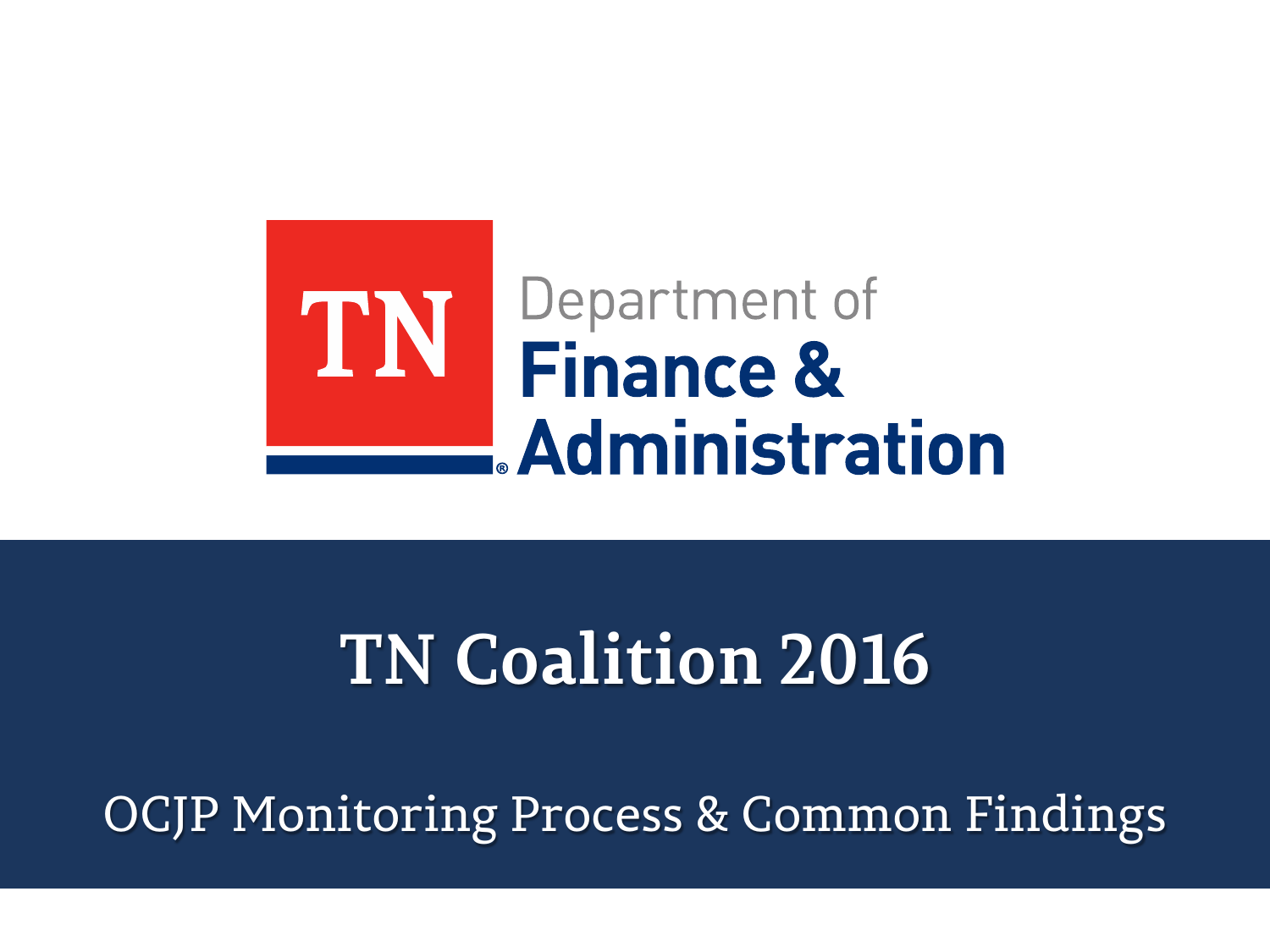### **OCJP Monitoring Process Has Changed**

# • What is different?

–Increase focus on Project Implementation –Increase focus on Project Performance

# *"Did you do what you said you were going to do to the extent you said you were going to do it?"*

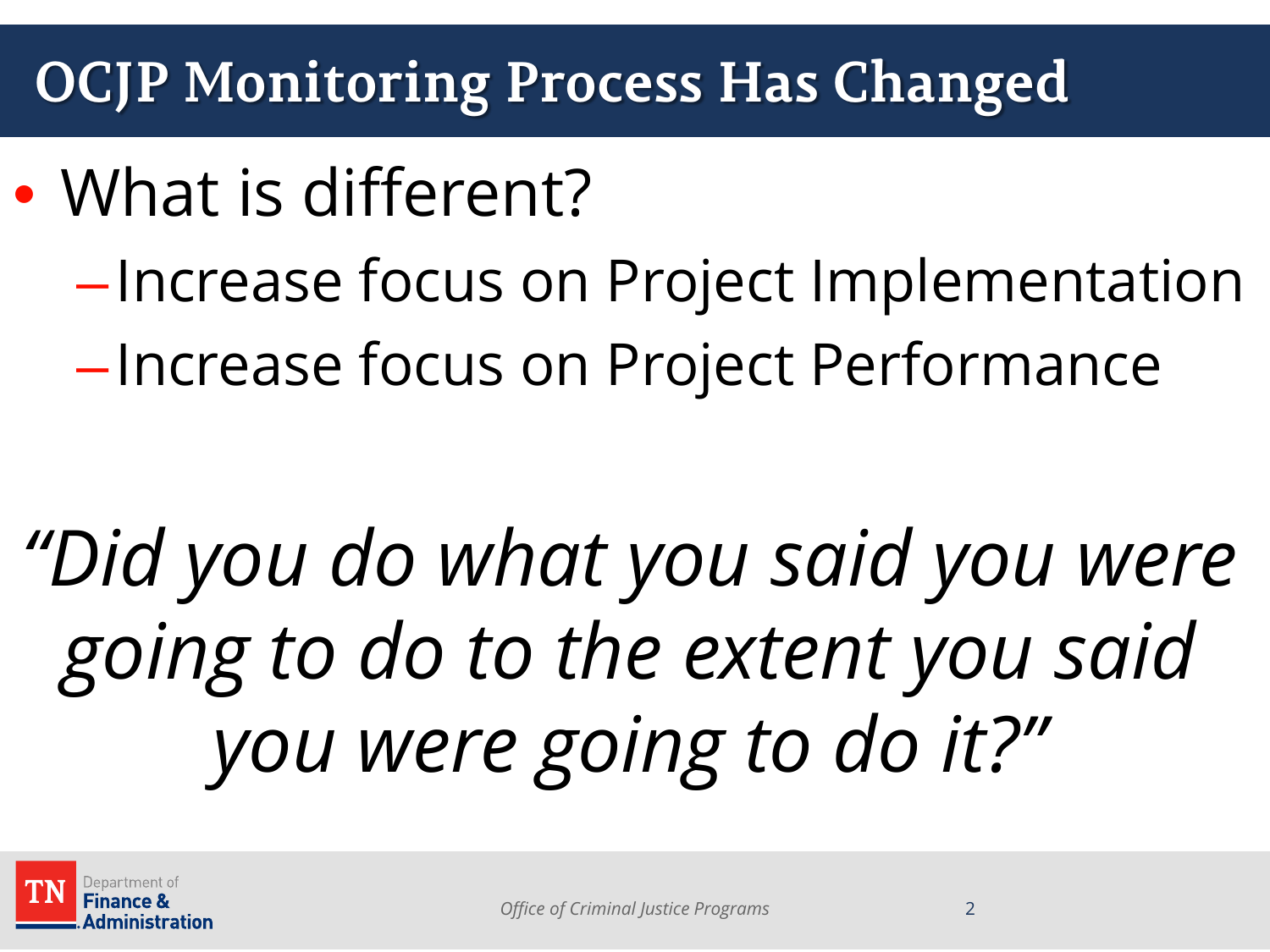### **New Monitoring Process 2016**

- Monitoring is conducted by the OCJP Program Manager and the Fiscal Monitor.
- Program and Fiscal reviews will in most cases be separate.
- Agencies are notified at the beginning of the year they will be monitored (or when added during the year).
- Agencies are given a copy of the monitoring review guide.
- The Program Manager sends a list of documents needed prior to the review which includes a Personnel Certification & Civil Rights Attestation.

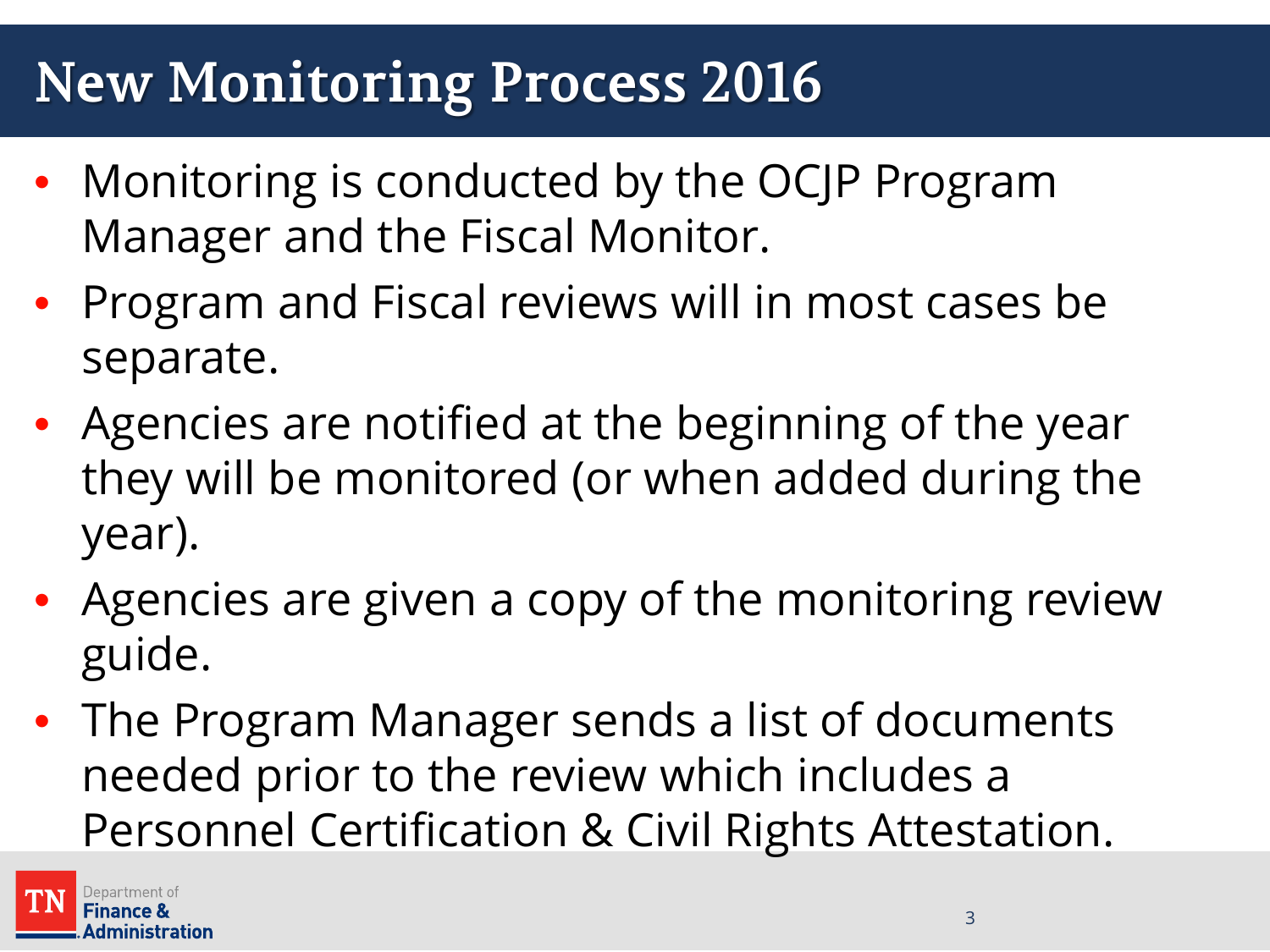### **New Monitoring Process cont'd**

- The Program & Fiscal Reports will be sent separately.
- Agencies should submit separate Corrective Action Plans (CAPs) for the Program and Fiscal reports.
- OCJP will send separate responses for the Program & Fiscal CAPs.

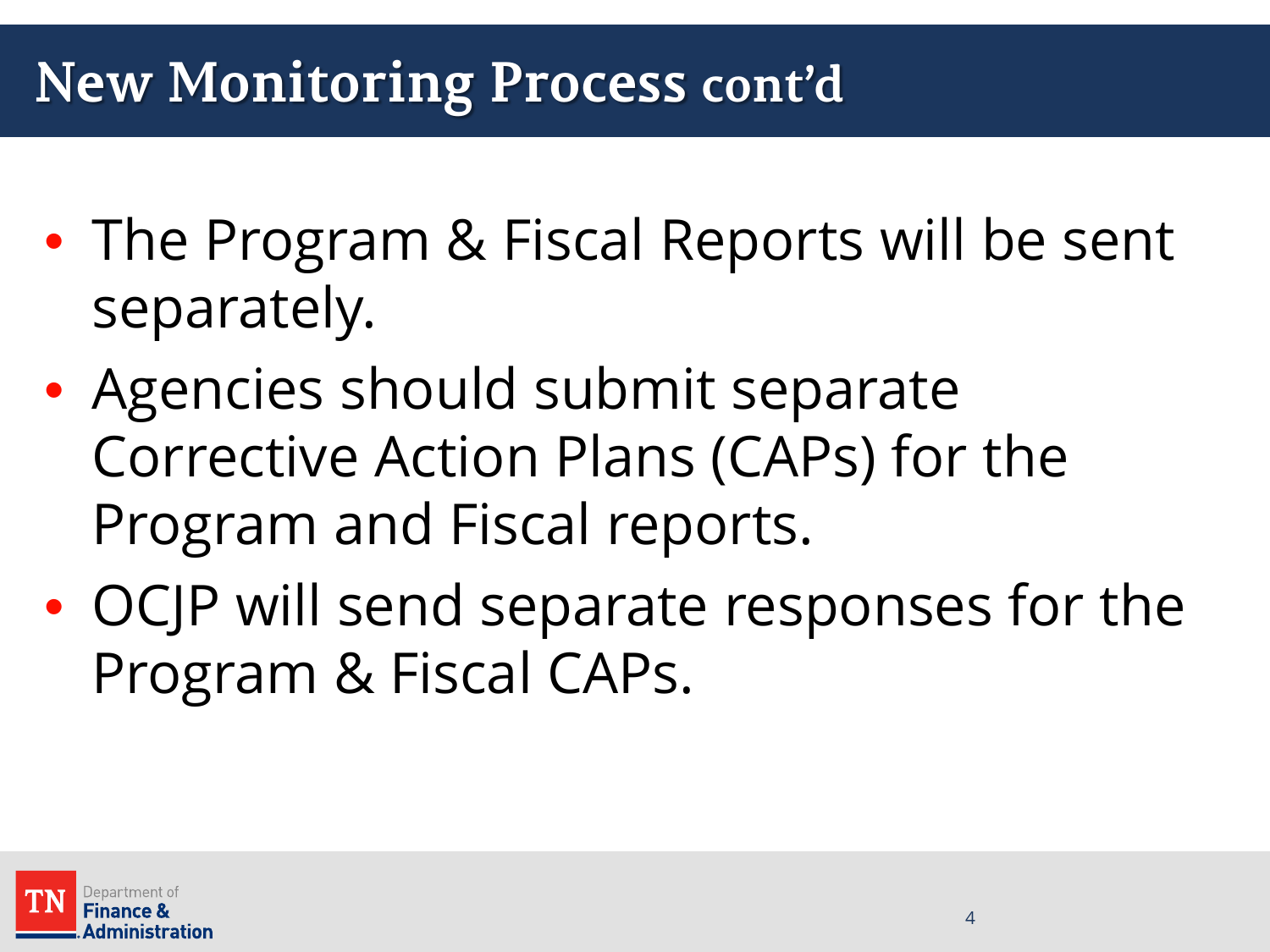### **OCJP Administrative Manual**

New Look:

# [http://tn.gov/lawsandpolicies/sectio](http://tn.gov/lawsandpolicies/section/office-of-criminal-justice-programs-grants-manual) [n/office-of-criminal-justice](http://tn.gov/lawsandpolicies/section/office-of-criminal-justice-programs-grants-manual)[programs-grants-manual](http://tn.gov/lawsandpolicies/section/office-of-criminal-justice-programs-grants-manual)

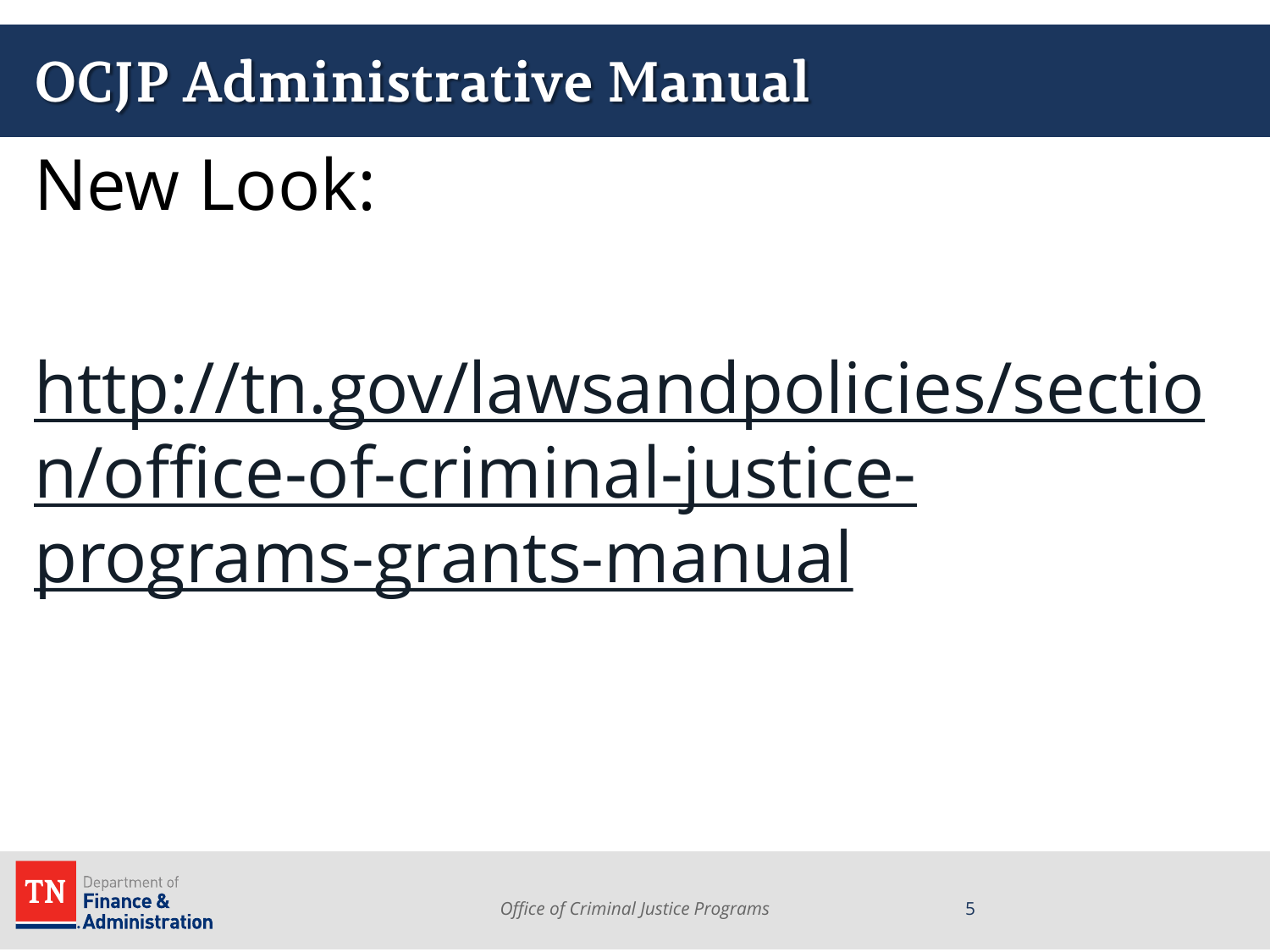### **Moving Forward:**

- The common findings identified in 2014 have decreased.
- Changes this year (FY 2016) are an effort to assist agencies in compliance and performance.
- The Administrative Manual has been made more accessible and searchable.
- Compliance in all areas (and not just those monitored) is expected.
- Findings and observations are opportunities for improvement in operations and service delivery.

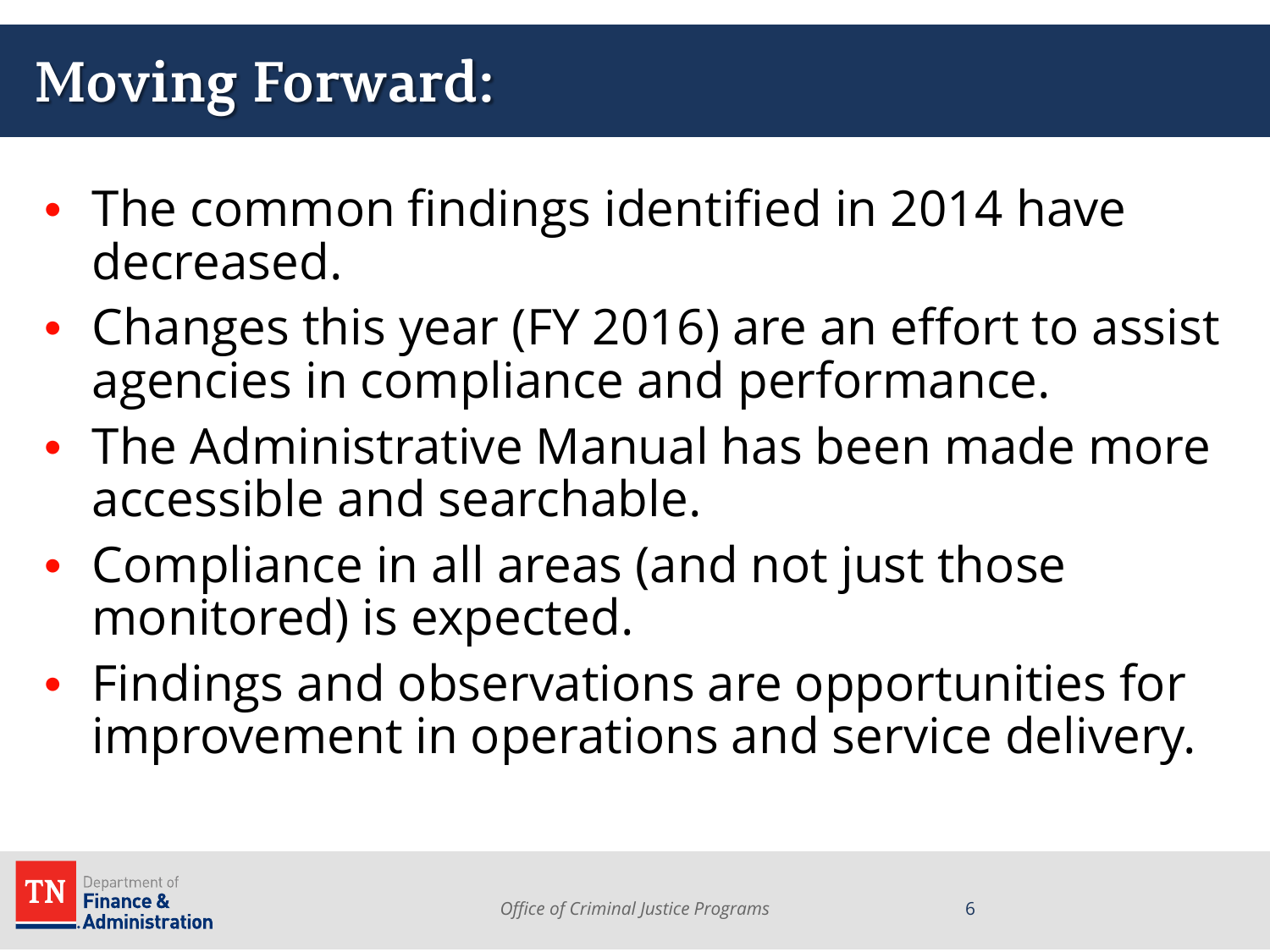### **Common Findings 2015**

- Personnel Files do not contain required documents
- No or inadequate background checks
- Staff/volunteers did not receive CIC training
- Not maintaining confidentiality of records
- Non-compliant Release of Information form
- Not able to produce required documents
- Expenses charged prior to start of contract
- Policy 03 report not submitted or late
- Client files not complete
- No data collection procedures or inadequate methods

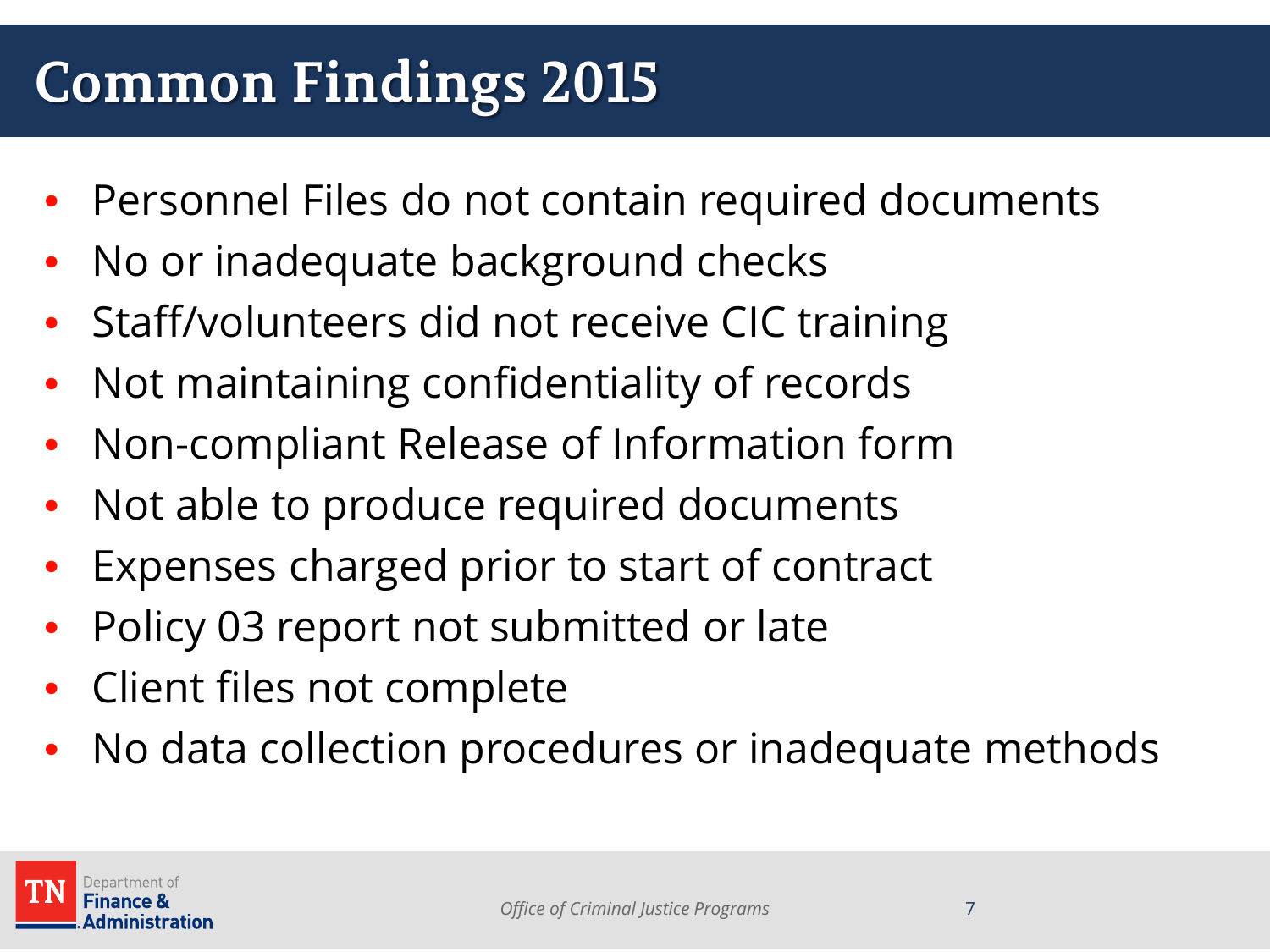### **Personnel Files**

#### **[VI. Personnel Policies and Procedures](https://tn.gov/lawsandpolicies/topic/ocjp-chapter-vi-personnel-policies-and-procedures)**

- **D. PERSONNEL FILE REQUIREMENTS:** Agencies are required to maintain personnel files for all staff employed by grant monies or volunteers providing direct services to clients. These records should minimally<br>contain the following information:
	- 1. Documentation of verified character/employment references
	- 2. An agency application or resume'
	- 3. A signed release of information granting the organization permission to obtain a background check and to conduct reference checks
	- 4. Job description
	- 5. Documentation of training/certification received such as the topic, presenter, length of training, dates.
	- 6. Documentation of minimum qualifications
	- 7. Documentation of background checks according to agency policy.

See more at: [https://tn.gov/lawsandpolicies/topic/ocjp-chapter-vi-personnel-](https://tn.gov/lawsandpolicies/topic/ocjp-chapter-vi-personnel-policies-and-proceduressthash.4YpJPwkm.dpuf)<br>[policies-and-procedures#sthash.4YpJPwkm.dpuf](https://tn.gov/lawsandpolicies/topic/ocjp-chapter-vi-personnel-policies-and-proceduressthash.4YpJPwkm.dpuf)

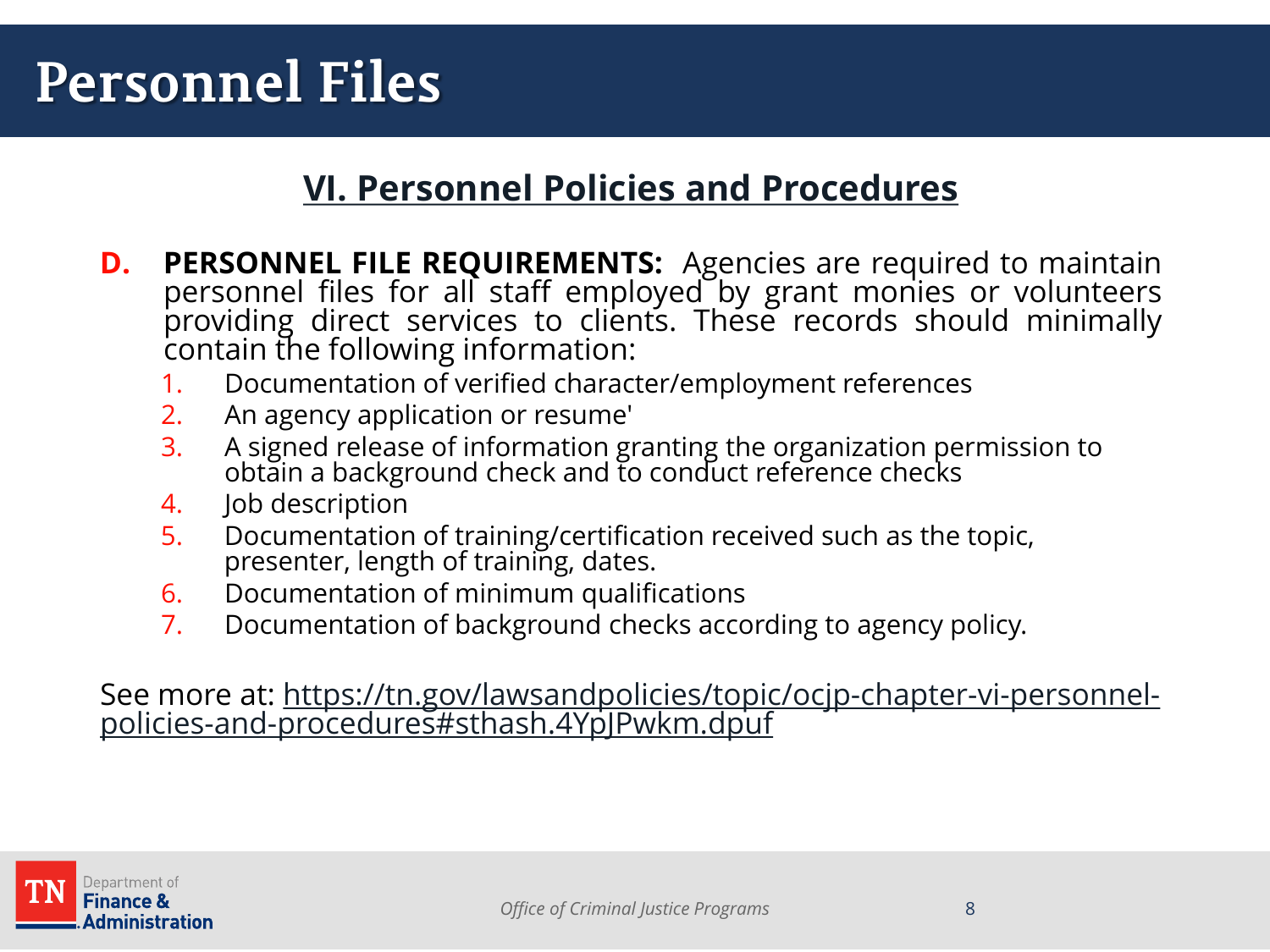### **Background Checks**

#### **[VI. Personnel Policies and Procedures](https://tn.gov/lawsandpolicies/topic/ocjp-chapter-vi-personnel-policies-and-procedures)**

- 9. BACKGROUND CHECKS Agency must have a policy for background checks and adhere to the policy. At a minimum, this policy must include which agency positions require a background check and the type of check performed. Additional requirements for background check are outlined below: Screening of staff and volunteers to ensure that children and vulnerable adults are protected. Individuals in contact with children and vulnerable adults must have background check/screening information collected from the following:
	- TBI Fingerprint Background Check or a private National Criminal History [Check/Screening provider, and](http://www.tbi.state.tn.us/background_checks/taps.shtml)
	- [Sex Offender Registry](http://www.tbi.state.tn.us/sorint/SOMainpg.aspx) (TBI Website) search.

See more at: [https://tn.gov/lawsandpolicies/topic/ocjp-chapter-vi-](https://tn.gov/lawsandpolicies/topic/ocjp-chapter-vi-personnel-policies-and-proceduressthash.T1XzFs0t.dpuf)<br>[personnel-policies-and-procedures#sthash.T1XzFs0t.dpuf](https://tn.gov/lawsandpolicies/topic/ocjp-chapter-vi-personnel-policies-and-proceduressthash.T1XzFs0t.dpuf)

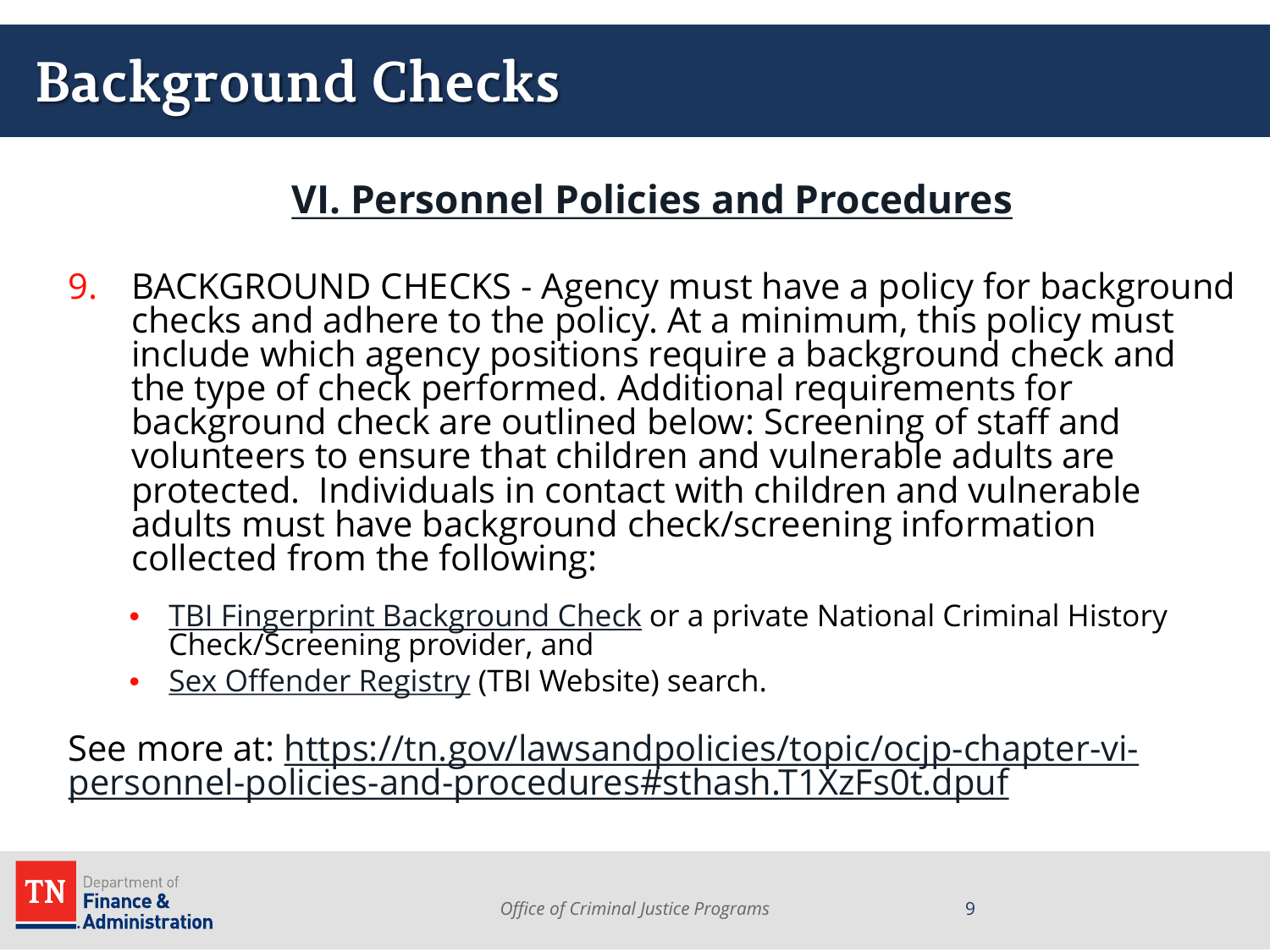### **Criminal Injury Compensation Training**

#### **[VOCA , II. ELIGIBILITY REQUIRMENTS](https://tn.gov/lawsandpolicies/article/ocjp-victims-of-crime-act-voca)**

All VOCA staff and volunteers providing direct services to victims must receive training on Criminal Injury Compensation once during each fiscal year. Training related to Criminal Injury Compensation must be documented in the grant file.

See more at: [https://tn.gov/lawsandpolicies/article/ocjp-victims-of](https://tn.gov/lawsandpolicies/article/ocjp-victims-of-crime-act-vocasthash.MtT4QJXA.dpuf)[crime-act-voca#sthash.MtT4QJXA.dpuf](https://tn.gov/lawsandpolicies/article/ocjp-victims-of-crime-act-vocasthash.MtT4QJXA.dpuf)

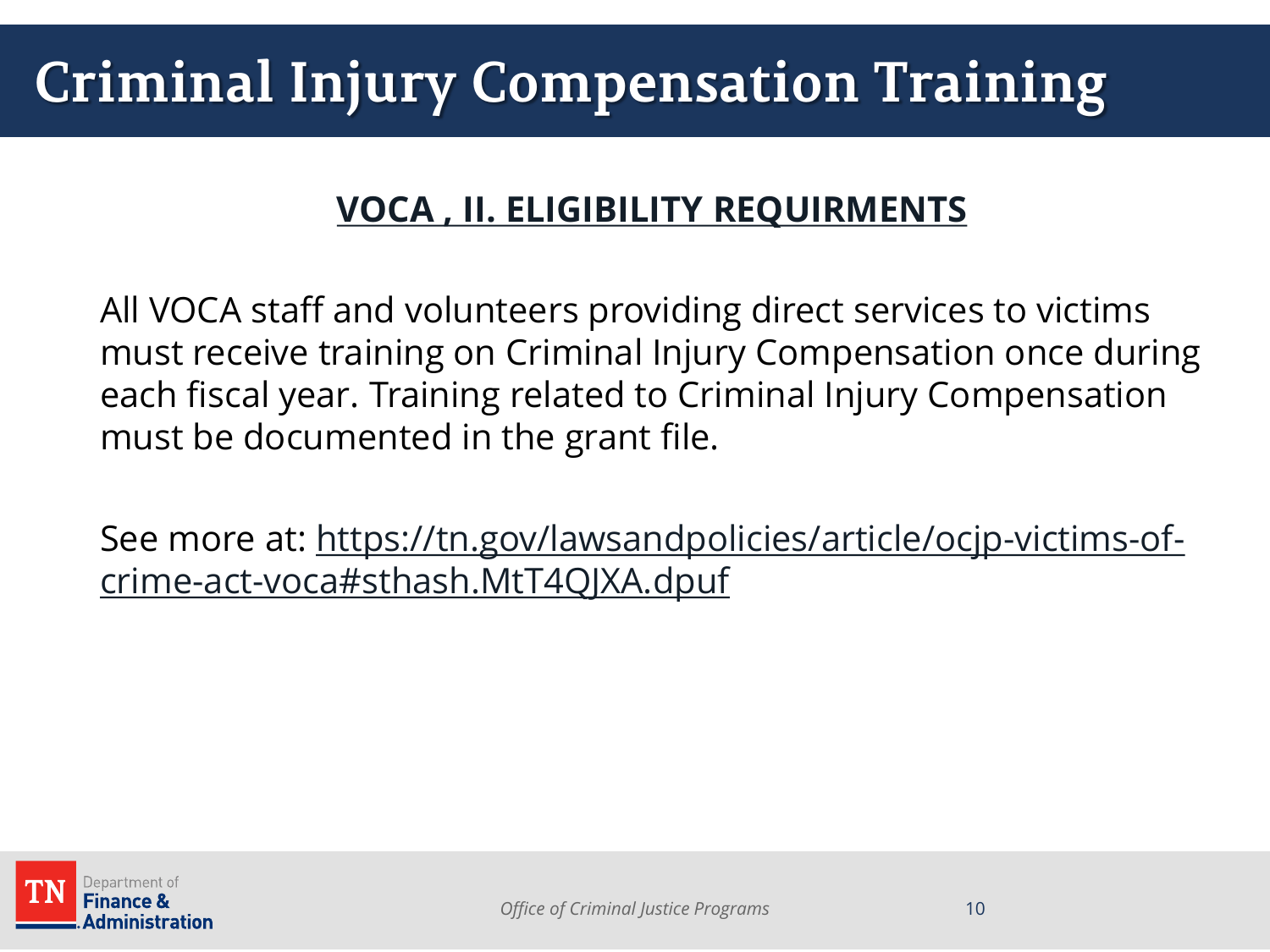#### **Client Files**

#### **[II. Achievement of Operational Status](https://tn.gov/lawsandpolicies/topic/ocjp-chapter-ii.-achievement-of-operational-status)**

C. PROJECT DIRECTOR: The Project Director is responsible for ensuring that client files are maintained on each individual receiving direct or subcontracted services under this grant. If multiple funding sources support <sup>a</sup> single function (i.e. shelter), the Project Director must be able to delineate which funding source(s) support which service(s) the individual received. The file on each individual should minimally include identifying information about the individual served, services provided and dates of service(s).

See more at: [https://tn.gov/lawsandpolicies/topic/ocjp-chapter-ii.-](https://tn.gov/lawsandpolicies/topic/ocjp-chapter-ii.-achievement-of-operational-statussthash.tCF9IyCx.dpuf)<br>[achievement-of-operational-status#sthash.tCF9IyCx.dpuf](https://tn.gov/lawsandpolicies/topic/ocjp-chapter-ii.-achievement-of-operational-statussthash.tCF9IyCx.dpuf)

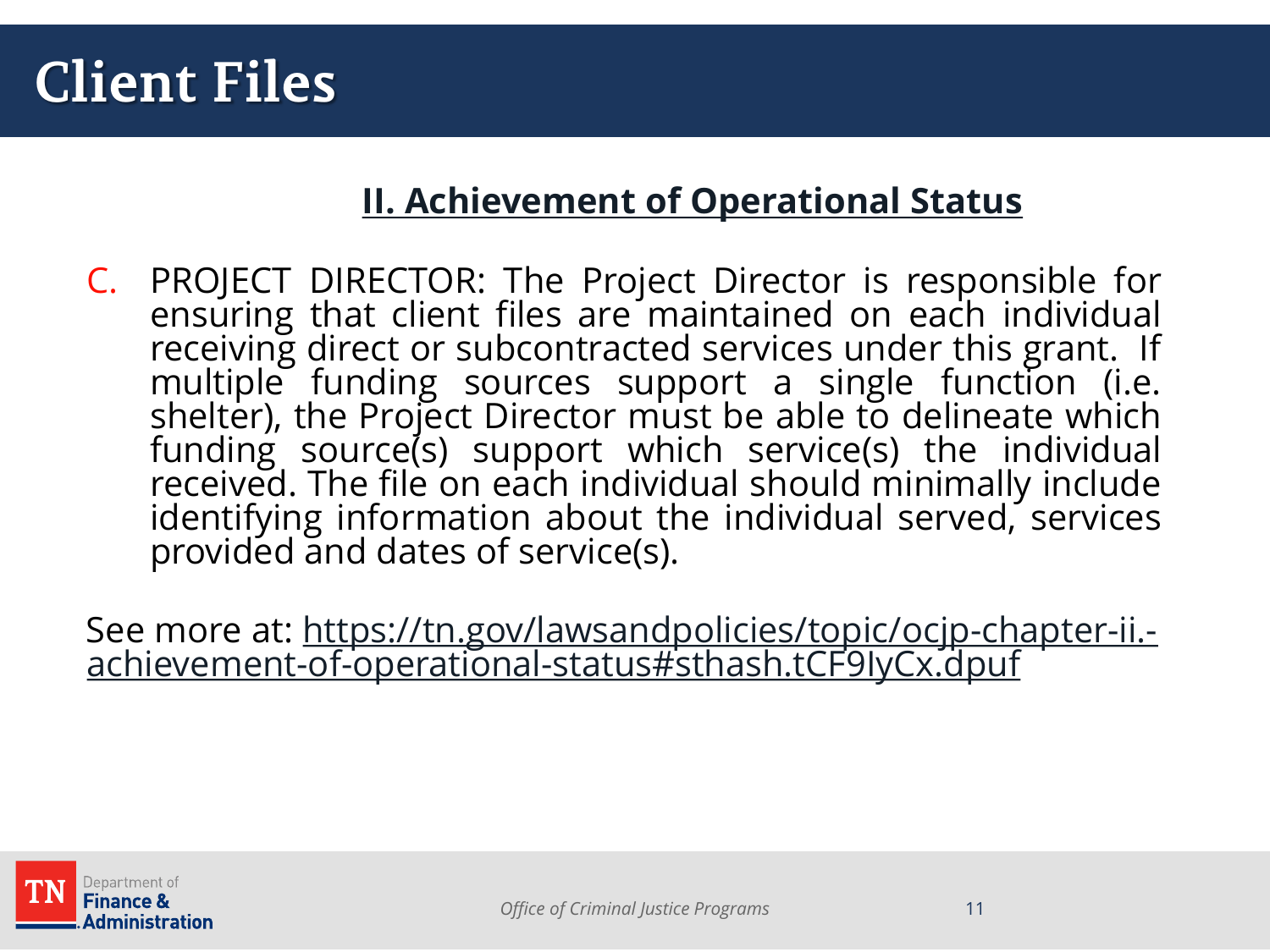#### **[Chapter XX. Retention of and Access to Records](https://tn.gov/lawsandpolicies/topic/ocjp-chapter-xx.-retention-of-and-access-to-records)**

#### **D. CONFIDENTIALITY POLICY**

Each agency that receives a grant from the Office of Criminal Justice Programs (OCJP) to provide direct services to victims of crime should have a confidentiality policy in place to protect confidential personally identifying information. Furthermore, confidentiality statements should be signed by all staff, volunteers, interns, board members, etc. and should state, at a minimum, that s/he will protect the personally identifying information of all persons contacting the agency for service, regardless of whether these persons actually receive services from the agency.

See more at: [https://tn.gov/lawsandpolicies/topic/ocjp](https://tn.gov/lawsandpolicies/topic/ocjp-chapter-xx.-retention-of-and-access-to-recordssthash.QISu21X7.dpuf)[chapter-xx.-retention-of-and-access-to](https://tn.gov/lawsandpolicies/topic/ocjp-chapter-xx.-retention-of-and-access-to-recordssthash.QISu21X7.dpuf)[records#sthash.QISu21X7.dpuf](https://tn.gov/lawsandpolicies/topic/ocjp-chapter-xx.-retention-of-and-access-to-recordssthash.QISu21X7.dpuf)

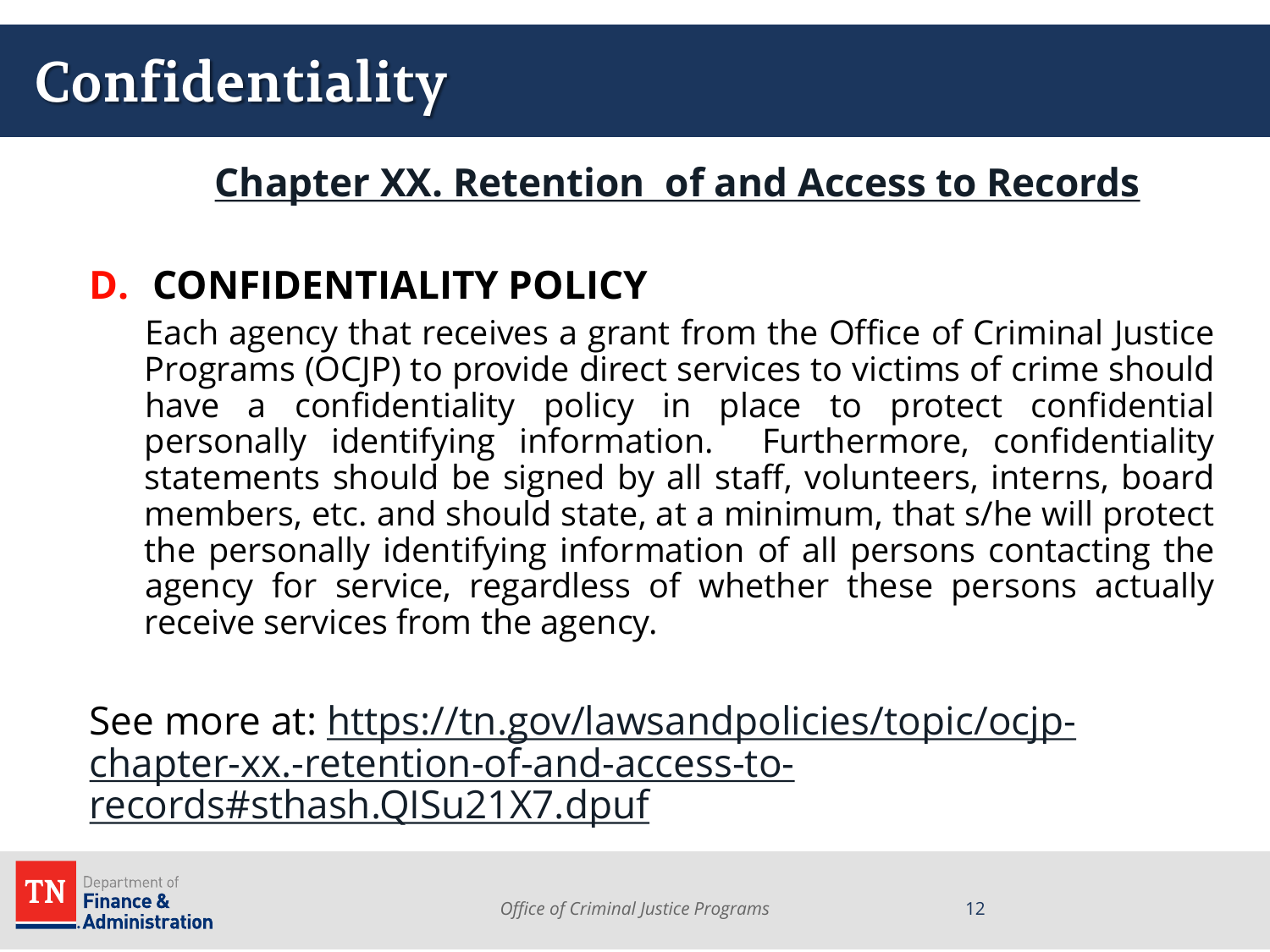#### **[XX. Retention of and Access to Records](https://tn.gov/lawsandpolicies/topic/ocjp-chapter-xx.-retention-of-and-access-to-records)**

- D. Confidentiality Policy
	- 2. Nondisclosure:
	- …subrecipients shall not
		- b. disclose, reveal, or release individual client information without the **informed, written, reasonably time-limited consent** of the person (or in the case of an unemancipated minor, the minor and the parent or guardian or in the case of legal incapacity, a court-appointed guardian)

[Sample Release of Information Form](http://tn.gov/assets/entities/finance/ocjp/attachments/Sample%20Release%20of%20Information.doc)

[Release of Information Best Practices](http://nnedv.org/downloads/SafetyNet/OVW/NNEDV_ConfidentialityReleasesFAQ_2015.pdf)

See more at: [https://tn.gov/lawsandpolicies/topic/ocjp-chapter-xx.](https://tn.gov/lawsandpolicies/topic/ocjp-chapter-xx.-retention-of-and-access-to-recordssthash.YZAeN1X3.dpuf) <u>[retention-of-and-access-to-records#sthash.YZAeN1X3.dpuf](https://tn.gov/lawsandpolicies/topic/ocjp-chapter-xx.-retention-of-and-access-to-recordssthash.YZAeN1X3.dpuf)</u>

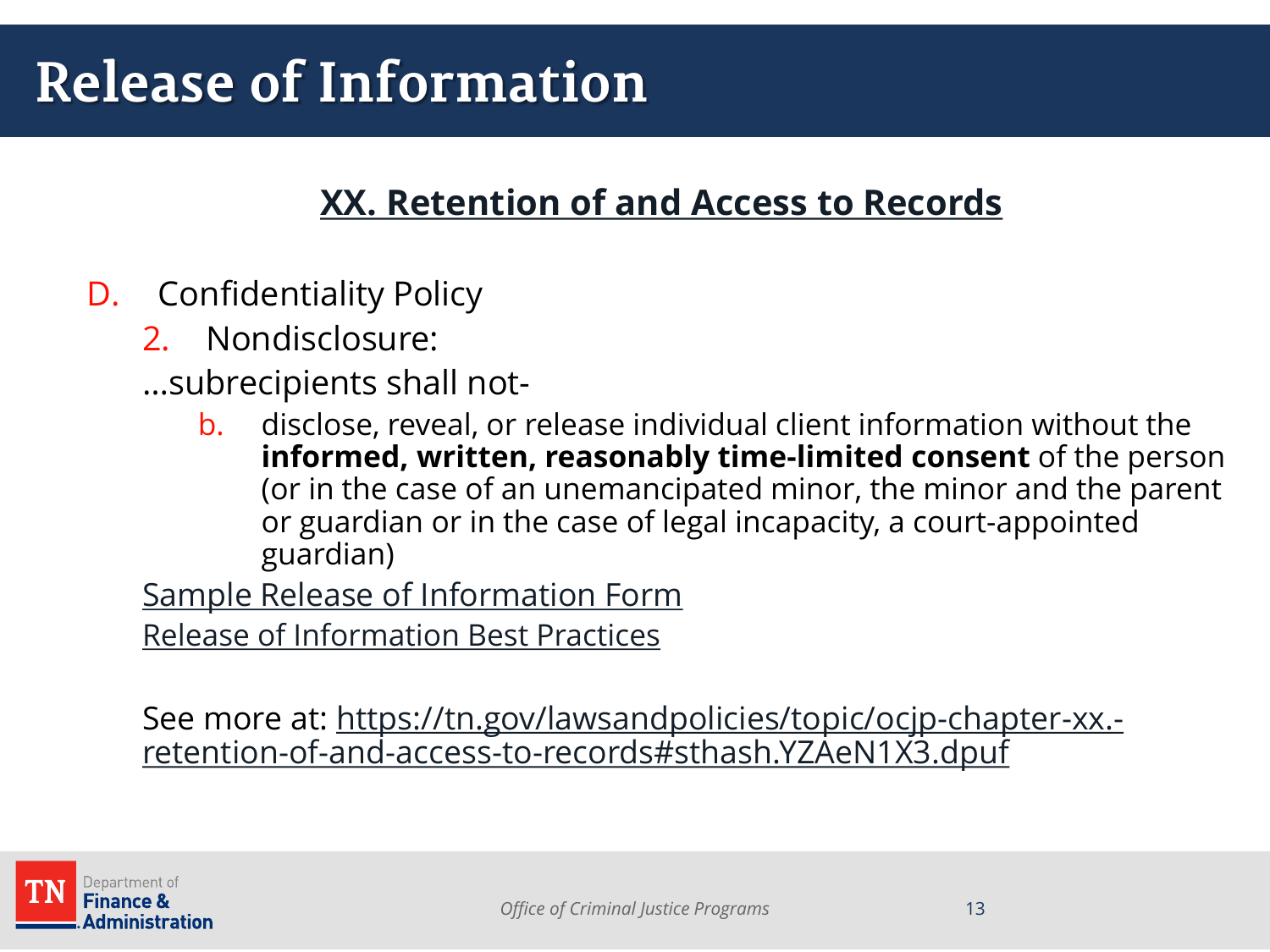### **Monitoring**

#### **[XIX. Subrecipient Monitoring](https://tn.gov/lawsandpolicies/article/ocjp-xix.-c.-OCJP-monitoring)**

#### **2. Subrecipient Agency Preparation for a Monitoring Visit:**

It is OCJP's expectation that all agencies scheduled for a monitoring visit will be prepared and have available all the information requested when the visit is arranged. Additional documentation may be requested at the time of the review. Failure to cooperate fully with the monitoring process will result in written documentation of the agency's lack of compliance.

See more at: [https://tn.gov/lawsandpolicies/article/ocjp-xix.-c.-OCJP](https://tn.gov/lawsandpolicies/article/ocjp-xix.-c.-OCJP-monitoringsthash.FH73VSQ0.dpuf)[monitoring#sthash.FH73VSQ0.dpuf](https://tn.gov/lawsandpolicies/article/ocjp-xix.-c.-OCJP-monitoringsthash.FH73VSQ0.dpuf)

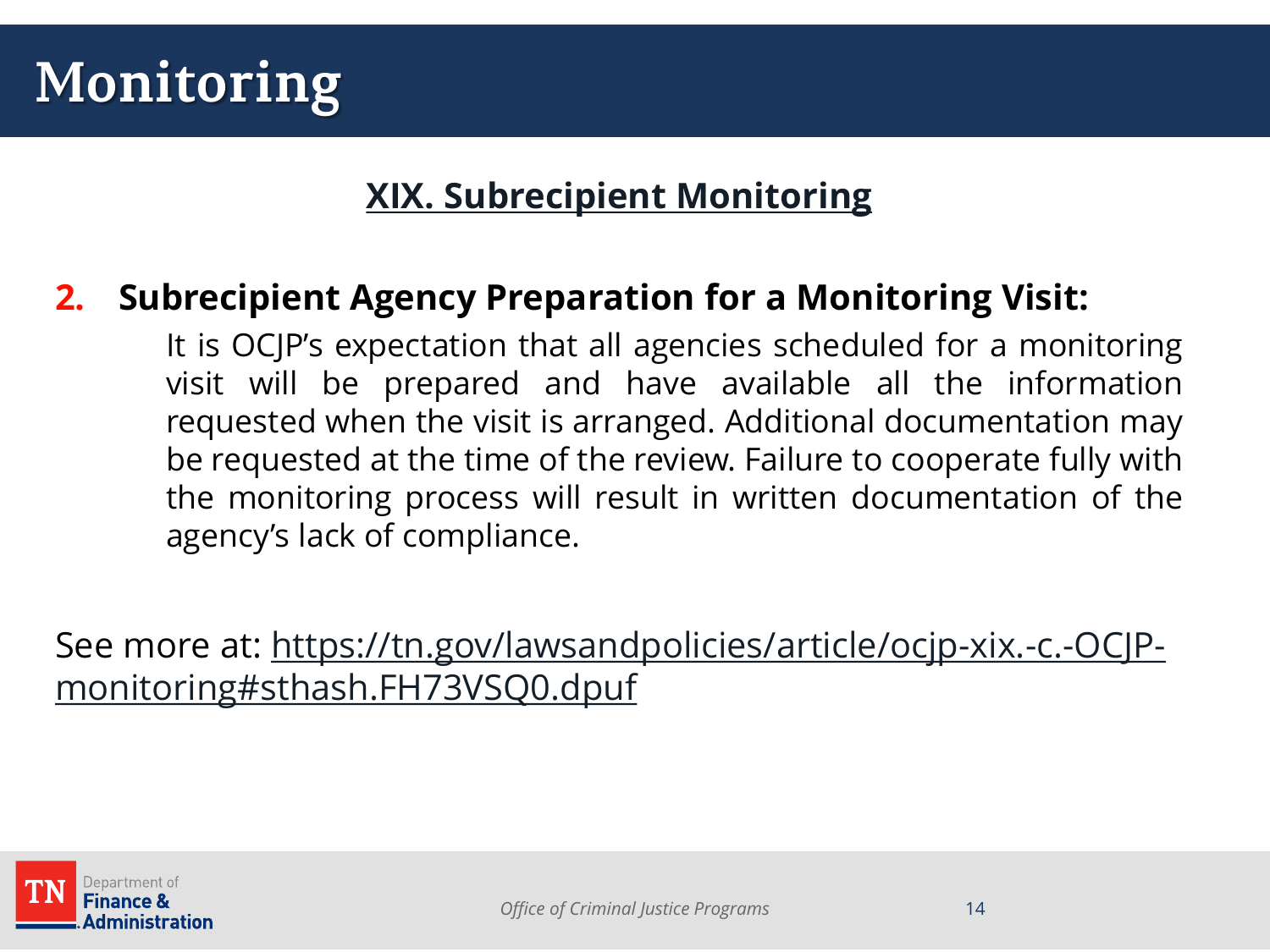#### **[Fund Source Chapters, Reporting Requirements](https://tn.gov/lawsandpolicies/topic/ocjp-fund-source-chapters)**

**NOTE:** The subrecipient is required to gather and maintain<br>statistical data relating to grant project activities as required by the Office of Criminal Justice Programs. The data collected should support the information submitted on the annual reports. OCJP may periodically request to see the back-up data<br>that supports the information submitted on your output and outcome reports.

See more at: <u>[https://tn.gov/lawsandpolicies/article/ocjp-family-](https://tn.gov/lawsandpolicies/article/ocjp-family-violence-prevention-services-act-program-fvpsasthash.jkSBPOEw.dpuf)[violence-prevention-services-act-program-](https://tn.gov/lawsandpolicies/article/ocjp-family-violence-prevention-services-act-program-fvpsasthash.jkSBPOEw.dpuf)</u><br>fypsa#sthash.jkSBPOEw.dpuf

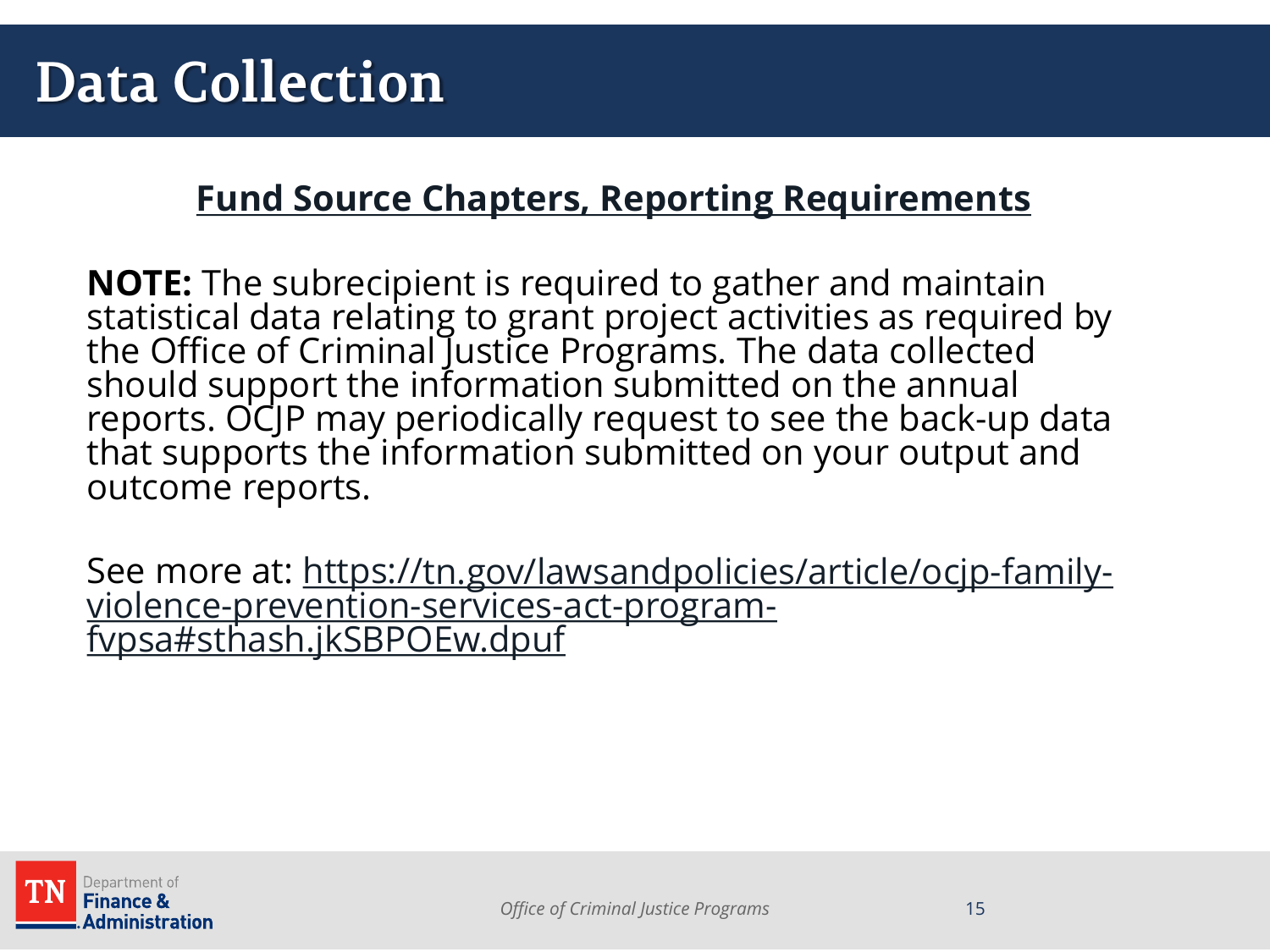### **Invoicing for Expenses**

#### **III. Financial Requirements**

2. Accounting Systems Criteria:

Each year of a continuation grant is regarded as coming from a separate fund source and should be accounted for as such.

And

Section C.3. of the Grant Contract states, "The Grantee shall be compensated for actual, reasonable, and necessary costs based upon the Grant Budget…."

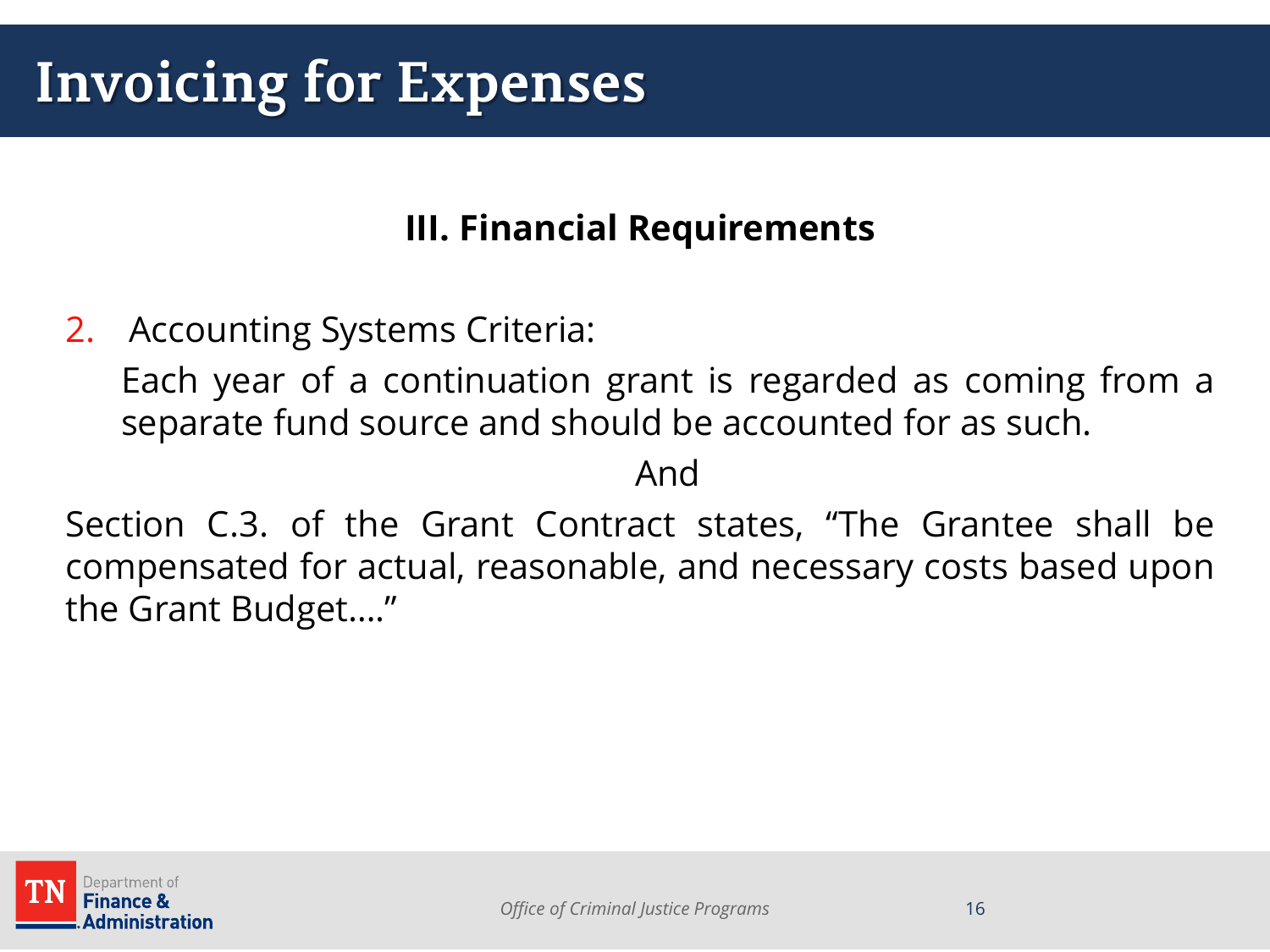## **The Slippery Slope**



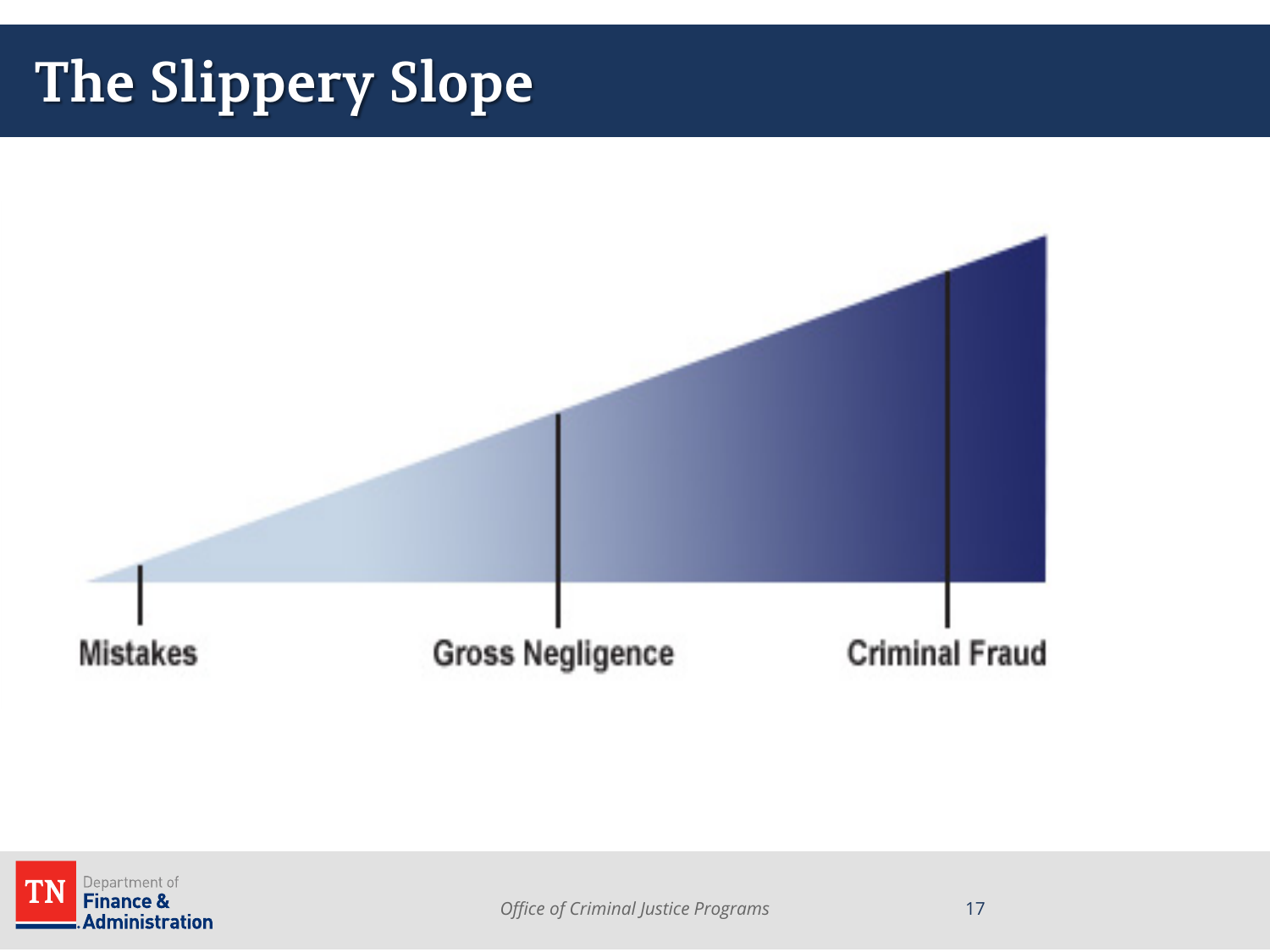### **Questions?**